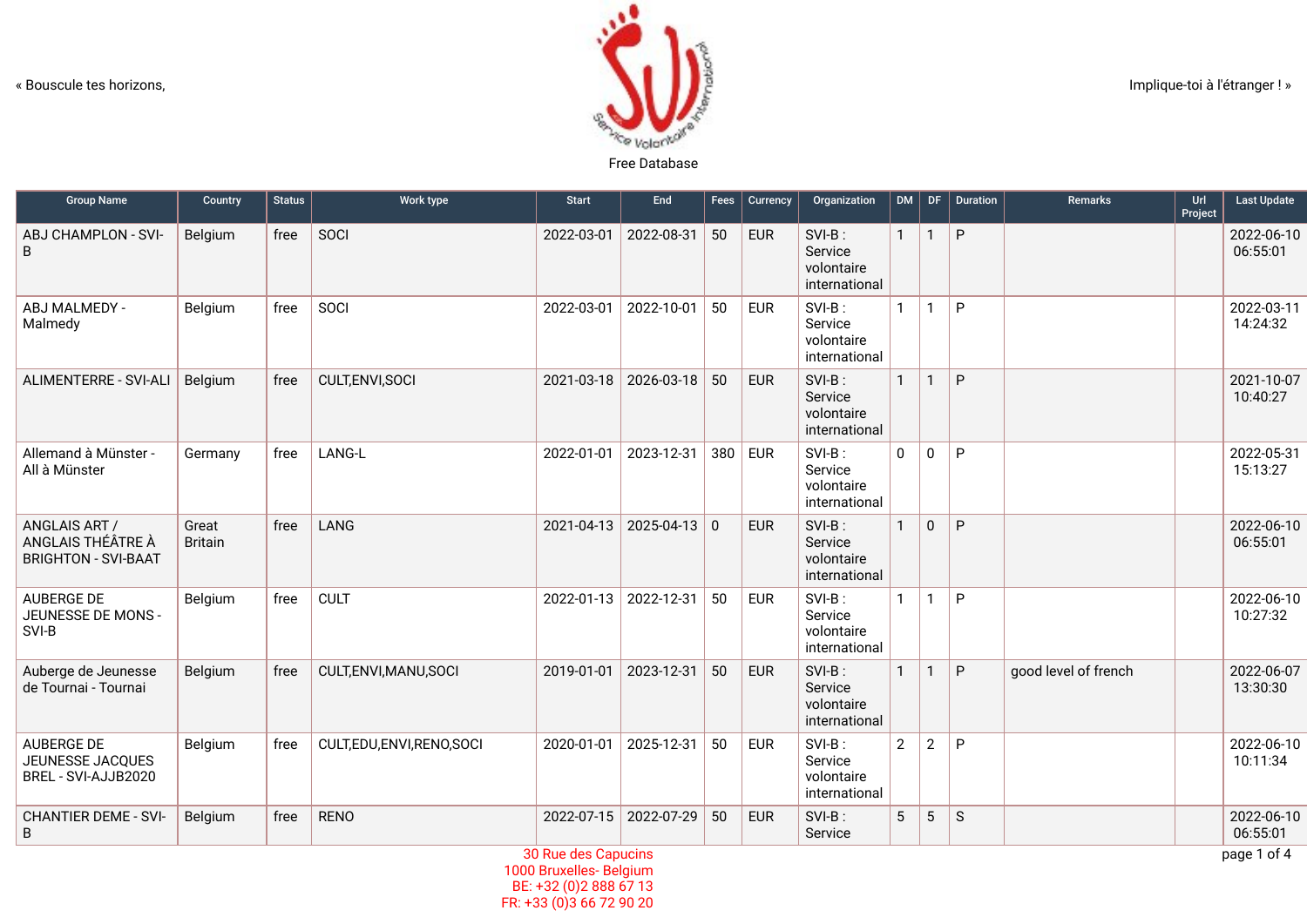

| <b>Group Name</b>                                             | Country | <b>Status</b> | Work type                          | <b>Start</b> | End                   | Fees | Currency   | Organization                                        | DM             | DF             | Duration     | <b>Remarks</b>                                | Url<br>Project | <b>Last Update</b>     |
|---------------------------------------------------------------|---------|---------------|------------------------------------|--------------|-----------------------|------|------------|-----------------------------------------------------|----------------|----------------|--------------|-----------------------------------------------|----------------|------------------------|
|                                                               |         |               |                                    |              |                       |      |            | volontaire<br>international                         |                |                |              |                                               |                |                        |
| <b>CHASSEPIERRE - SVI-</b><br><b>CHPI</b>                     | Belgium | free          | <b>FEST</b>                        | 2022-08-19   | $2022 - 08 - 22$ 0    |      | <b>EUR</b> | SVI-B:<br>Service<br>volontaire<br>international    | 5              | 5              | $\mathsf{S}$ |                                               |                | 2022-06-07<br>19:04:17 |
| Coordinateur SVI -<br>sc2019                                  | Belgium | free          | INTE, SCIVI, SerCiv                | 2018-06-01   | $2022 - 12 - 12$ 0    |      | <b>EUR</b> | $SVI-B$ :<br>Service<br>volontaire<br>international | $\mathbf{1}$   | $\mathbf{1}$   | P            |                                               |                | 2021-09-21<br>15:47:44 |
| COTE-A-COTE - 22-25                                           | Belgium | free          | DISA, SCIVI                        | 2020-08-01   | 2025-08-01            | 50   | <b>EUR</b> | $SVI-B$ :<br>Service<br>volontaire<br>international | $\mathbf{1}$   | $\mathbf{1}$   | P            |                                               |                | 2022-06-10<br>10:30:17 |
| <b>COULEUR CAFÉ - SVI-B</b>                                   | Belgium | free          | <b>FEST</b>                        | 2022-06-24   | $2022 - 06 - 26$ 0    |      | <b>EUR</b> | SVI-B:<br>Service<br>volontaire<br>international    | $\overline{2}$ | $\mathbf{1}$   | $\mathsf{S}$ |                                               |                | 2022-06-10<br>06:55:01 |
| Dour Festival -<br>Music2022                                  | Belgium | free          | CULT, ENVI, FEST, STV              | 2022-07-13   | $2022 - 07 - 17$ 0    |      | <b>EUR</b> | SVI-B:<br>Service<br>volontaire<br>international    | 3              | $\mathbf{3}$   | $\mathsf{S}$ |                                               |                | 2022-06-10<br>10:26:23 |
| <b>ESPERANZAH - SVI-B</b>                                     | Belgium | free          | <b>FEST</b>                        | 2022-07-24   | $2022 - 08 - 05$ 0    |      | <b>EUR</b> | $SVI-B$ :<br>Service<br>volontaire<br>international | $\overline{4}$ | $\overline{4}$ | $\mathsf{S}$ |                                               |                | 2022-06-10<br>06:55:01 |
| Farm 'le Fagotin' - BE-<br>SVI-fagotin                        | Belgium | free          | AGRI, ANIM, ENVI, KIDS, MANU, SOCI | 2020-07-01   | 2023-08-31            | 50   |            | $SVI-B$ :<br>Service<br>volontaire<br>international | $\mathbf{1}$   | $\mathbf{1}$   | P            |                                               |                | 2022-06-10<br>10:26:57 |
| Learn Spanish in<br>Madrid - Apprendre<br>l'espagnol à Madrid | Spain   | free          | LANG-L                             | 2022-01-12   | 2023-12-31            | 350  | <b>EUR</b> | $SVI-B$ :<br>Service<br>volontaire<br>international | 5              | 5              | P            | https://<br>www.linguaschools.com/<br>madrid/ |                | 2022-06-07<br>17:24:32 |
| Learn Spanish in                                              | Spain   | free          | LANG-L                             |              | 2022-01-12 2023-12-31 | 0    | <b>EUR</b> | SVI-B:                                              | 5              | 5              | P            | https://                                      |                | 2022-06-07             |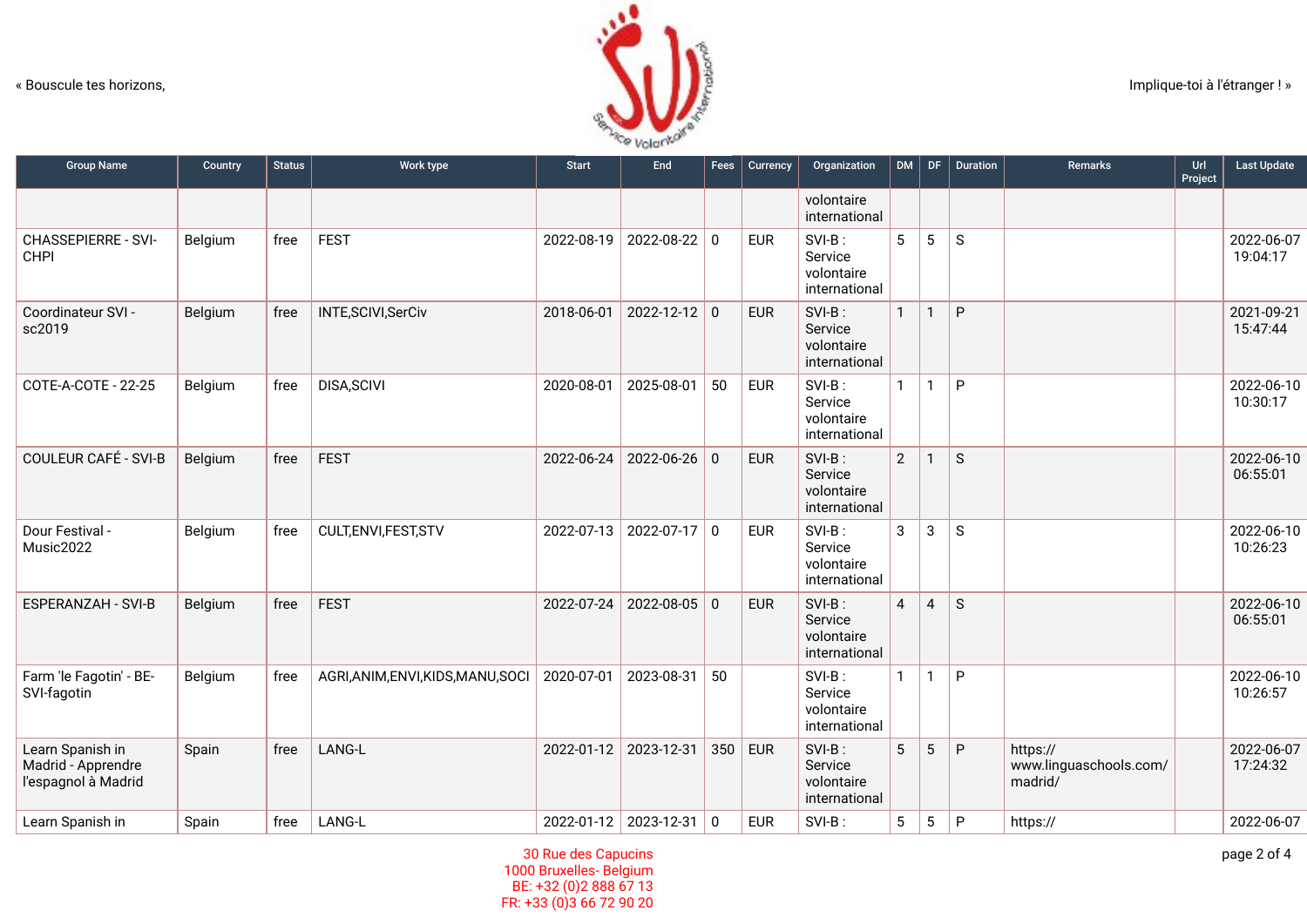

| <b>Group Name</b>                                                                                    | Country     | <b>Status</b> | Work type                  | <b>Start</b> | End              | Fees         | Currency   | Organization                                        | DM             | DF             | <b>Duration</b> | Remarks                                                      | Url<br>Project | <b>Last Update</b>     |
|------------------------------------------------------------------------------------------------------|-------------|---------------|----------------------------|--------------|------------------|--------------|------------|-----------------------------------------------------|----------------|----------------|-----------------|--------------------------------------------------------------|----------------|------------------------|
| Valencia - Apprendre<br>l'espagnol à Valence                                                         |             |               |                            |              |                  |              |            | Service<br>volontaire<br>international              |                |                |                 | www.linguaschools.com/<br>valencia/                          |                | 17:27:13               |
| LES COMPAGNONS DE<br><b>CHEVLIPONT ASBL -</b><br>SVI-LCDC                                            | Belgium     | free          | CULT, ENVI, RENO           | 2021-03-25   | 2025-03-25       | 50           | <b>EUR</b> | SVI-B:<br>Service<br>volontaire<br>international    | $\mathbf{1}$   | $\mathbf{1}$   | P               |                                                              |                | 2022-06-10<br>10:29:02 |
| Les Garances ASBL -<br>SVI-GAR                                                                       | Belgium     | free          | <b>DISA</b>                | 2022-06-01   | 2023-06-01       | $\Omega$     | <b>EUR</b> | SVI-B:<br>Service<br>volontaire<br>international    | $\mathbf{1}$   | $\mathbf{1}$   | P               |                                                              |                | 2022-06-07<br>11:27:11 |
| MOZAÏQUE - SVI-LLN                                                                                   | Belgium     | free          | KIDS, SOCI                 | 2022-01-20   | 2022-12-31       | 50           | <b>EUR</b> | SVI-B:<br>Service<br>volontaire<br>international    | $\mathbf{1}$   | $\mathbf{1}$   | P               |                                                              |                | 2022-06-10<br>06:55:01 |
| P60 venue for pop and<br>culture (CES/SVE) -<br>SVI_SVE-P60-<br>Netherlands                          | Netherlands | free          | <b>CULT,EVS</b>            | 2020-01-01   | $2023 - 08 - 31$ | $\mathbf{0}$ |            | SVI-B:<br>Service<br>volontaire<br>international    | $\mathbf{1}$   | $\mathbf{1}$   | P               | https://europa.eu/youth/<br>solidarity/<br>placement/9762_en |                | 2021-12-01<br>14:25:03 |
| <b>PROJET NOW -</b><br>SVI_PROJET_NOW2022                                                            | Belgium     | free          | CULT, ENVI, MANU, SOCI     | 2022-03-11   | 2023-03-11       | 50           | <b>EUR</b> | SVI-B:<br>Service<br>volontaire<br>international    | $\overline{2}$ | $\overline{2}$ | P               |                                                              |                | 2022-03-11<br>14:33:36 |
| Promotion de la<br>pratique de l'anglais<br>auprès d'étudiants<br>universitaires -<br>SC_VN_SJV_2020 | Vietnam     | free          | CULT,EDU,SCIVI,SerCiv      | 2020-08-01   | $2024 - 01 - 01$ | $\mathbf 0$  |            | SVI-B:<br>Service<br>volontaire<br>international    | $2^{\circ}$    | $\mathbf 0$    | P               |                                                              |                | 2021-10-07<br>10:43:23 |
| <b>RENAISSANCE -</b><br><b>SVI_REN_2022</b>                                                          | Belgium     | free          | ART,DISA,SCIVI,SerCiv,SOCI | 2022-01-01   | 2023-01-31       | 50           | <b>EUR</b> | $SVI-B$ :<br>Service<br>volontaire<br>international | $\mathbf{1}$   | $\mathbf{1}$   | P               |                                                              |                | 2022-06-10<br>10:45:34 |
| SVI-BIFFF - BIFFF2022                                                                                | Belgium     | free          | ART, CULT, EDU, FEST       | 2022-08-29   | 2022-09-10       | $\mathbf 0$  | <b>EUR</b> | SVI-B:<br>Service<br>volontaire<br>international    | 3              | 3              | $\mathsf{S}$    |                                                              |                | 2022-06-10<br>10:46:16 |

30 Rue des Capucins 1000 Bruxelles- Belgium BE: +32 (0)2 888 67 13 FR: +33 (0)3 66 72 90 20